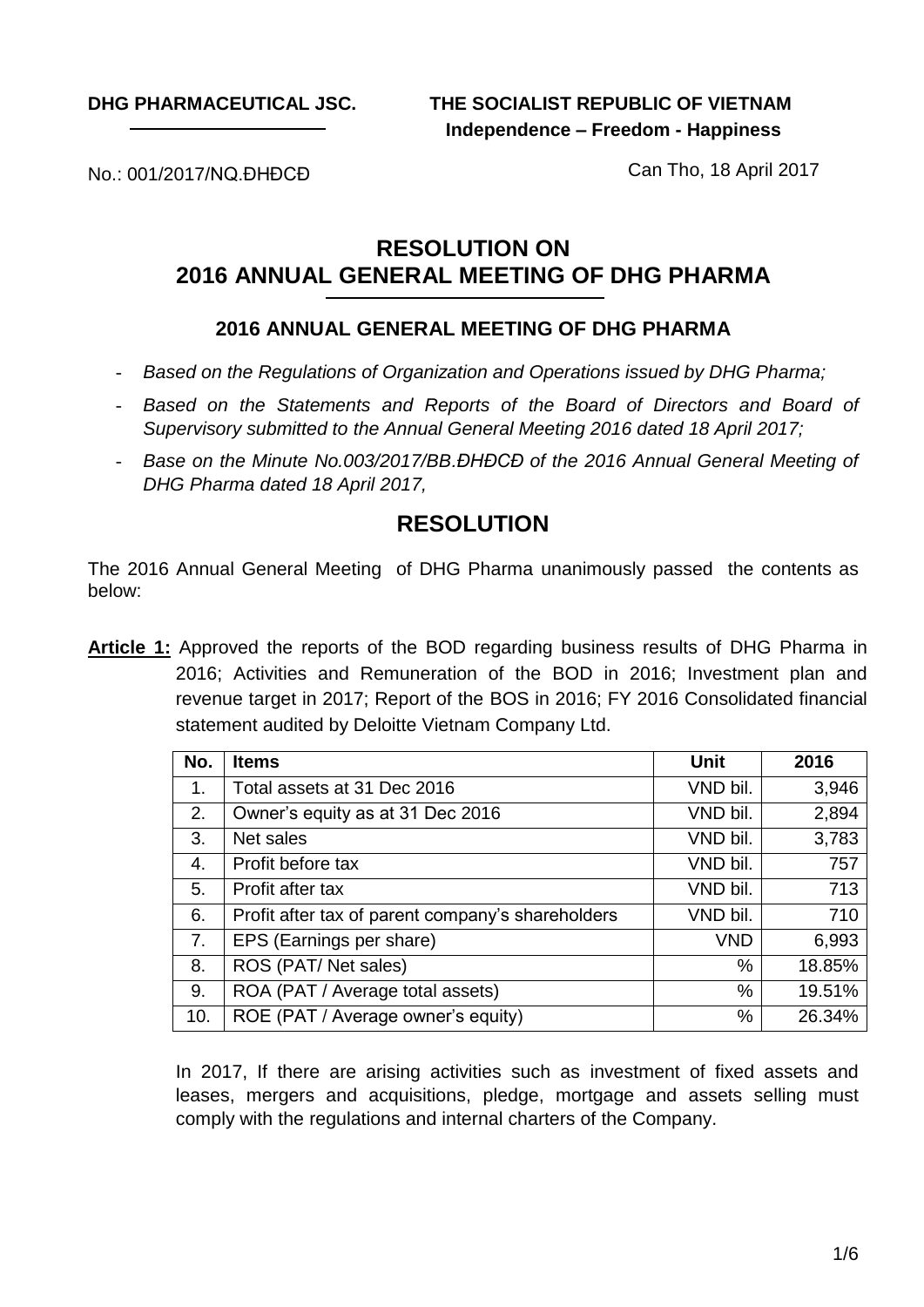#### **Article 2**: Consolidated business target in 2017:

| <b>Target</b>                                                 | Implementation<br>of Year 2016 | <b>Plan of 2017</b> | $+/- 2017/$<br>2016 |
|---------------------------------------------------------------|--------------------------------|---------------------|---------------------|
| Net sales                                                     | 3,783 VND bil.                 | 4,369 VND bil.      | 15.5%               |
| PBT before deduction from Science &<br><b>Technology Fund</b> | 757 VND bil.                   | 820 VND bil.        | 8.4%                |
| Deduction from Science & Technology<br>Fund                   |                                | 20 VND bil.         |                     |
| PBT after the deduction from Science<br>& Technology Fund     | 757 VND bil.                   | 800 VND bil.        | 5.7%                |

**Article 3:** Approve profit distribution 2016 and Balance of funds after profit distribution 2016

Profit Distribution 2016:

| <b>Target</b>                                                                                     | <b>Appropriation rate 2016</b>                                  | <b>Amount (VND)</b> |
|---------------------------------------------------------------------------------------------------|-----------------------------------------------------------------|---------------------|
| Consolidated profit after tax of<br>parent company's shareholders for<br>attribution (1)          |                                                                 | 710,101,428,166     |
| Dividends for 2016 (2)                                                                            | 35% nominal value (by<br>cash)                                  | 305,075,155,000     |
| Deduction from bonus and welfare<br>fund $(3)$                                                    | 12% consolidated PAT of<br>parent company's<br>shareholders (*) | 85,212,171,380      |
| Remuneration for BOD, BOS, and<br>collaborators (4)                                               | Implementation as planned                                       | 5,000,000,000       |
| Bonus for BOD, BOS, collaborators,<br>Executive Board and key staffs (5)                          | Implementation as planned                                       | 6,070,021,247       |
| The remaining profit will be added<br>to the Investment & Development<br>Fund $(6) = (1-2-3-4-5)$ | The remaining                                                   | 308,744,080,539     |

*(\*) In which: Additional of 2% consolidated PAT of parent company's shareholders to be used as a source of money to buy shares to reward managers, members assisting the BOD and key staffs and excellent individuals, ... under the purpose "Attract and Retain Talent". It also creates motivation to work effectively, to complete business targets 2016- 2020 and to associate benefits with employees.*

Balance of funds after profit distribution 2016:

| No. | <b>Content</b>                   | <b>Balance at</b><br>12/31/2016 | <b>Profit</b><br>distribution<br>2016 | <b>Balance after</b><br>profit distribution<br>2016 |
|-----|----------------------------------|---------------------------------|---------------------------------------|-----------------------------------------------------|
| 1.  | <b>Bonus and</b><br>welfare fund | 27,749,019,305                  | 85,212,171,380                        | 112,961,190,685                                     |
|     | + Added by parent<br>Company     | 23,284,835,838                  | 85,212,171,380                        | 108,497,007,218                                     |
|     | + Added by                       | 4,464,183,467                   |                                       | 4,464,183,467                                       |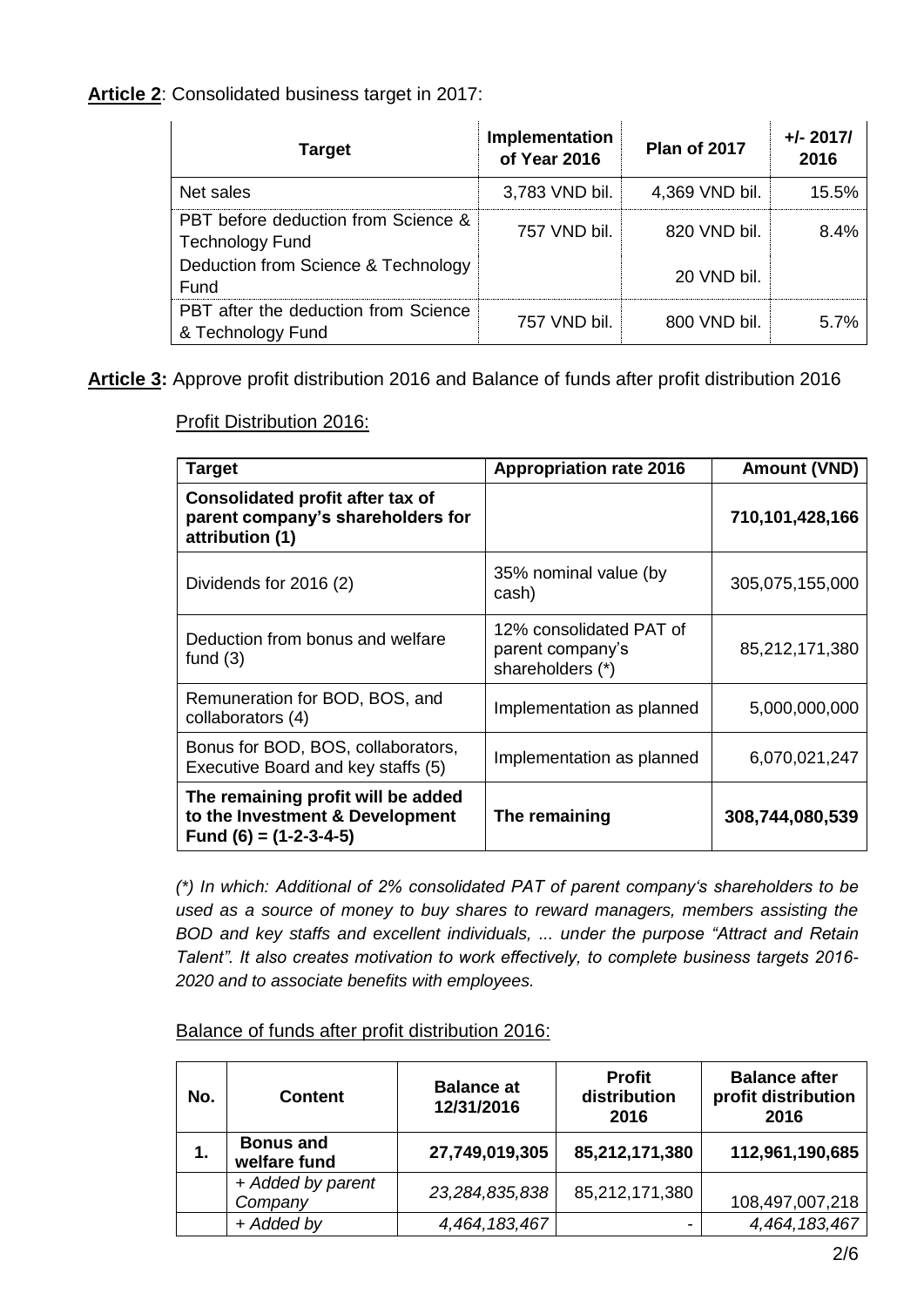|    | subsidiaries 100%<br>owned by DHG<br>Pharma               |                   |                 |                   |
|----|-----------------------------------------------------------|-------------------|-----------------|-------------------|
| 2. | Remuneration,<br>bonus Fund of the<br><b>BOD, BS, BOM</b> | 6,862,390,429     | 14,068,884,894  | 20,931,275,323    |
|    | + Added by parent<br>Company                              | 6,822,310,000     | 11,070,021,247  | 17,892,331,247    |
|    | + Added by<br>subsidiaries 100%<br>owned by DHG<br>Pharma | 40,080,429        | 2,998,863,647   | 3,038,944,076     |
| 3. | <b>Investment &amp;</b><br><b>Development Fund</b>        | 1,204,418,584,654 | 308,744,080,539 | 1,513,162,665,193 |
|    | + Added by parent<br>Company                              | 1,204,418,584,654 | 308,744,080,539 | 1,513,162,665,193 |
|    | + Added by<br>subsidiaries 100%<br>owned by DHG<br>Pharma |                   |                 |                   |

Balance of the funds does not include subsidiaries 51% owned by DHG Pharma (SH Pharma and Fuji Medic)

#### **Article 4:** Approve profit distribution plan of 2017:

| Target                                                                            | <b>Estimated appropriation rate</b><br>in 2017                    |
|-----------------------------------------------------------------------------------|-------------------------------------------------------------------|
| Consolidated profit after tax of parent company's<br>shareholders for attribution |                                                                   |
| Dividends for 2017                                                                | 30% nominal value (by cash)                                       |
| Appropriating to the Bonus, welfare fund                                          | 10% consolidated PAT of parent<br>company's shareholders          |
| Remuneration for BOD, BS, and collaborators                                       | 5,000,000,000 dong                                                |
| Bonus for BOD, BS, collaborators, Executive Board,<br>key staffs in 2017          | 5% growth of consolidated PAT<br>of parent company's shareholders |
| The remaining profit added to the Investment &<br>Development fund                | The remaining                                                     |

- **Article 5:** Authorize the Board of Directors in collaboration with the Board of Supervisory to select one of the following two independent audit units to audit the financial statements in 2017 of DHG Pharma and its subsidiaries:
	- 1. Deloitte Vietnam Company Ltd.
	- 2. Pricewaterhouse Coopers Vietnam Ltd. (PwC)
- **Article 6:** Approve the redemption plan of treasury shares to sell to employees at preferential pricing:
	- Principle: buy treasury shares to sell to employees at preferential pricing.
	- Condition for implementation: The Company must exceed the consolidated PAT plan in 2017 and 2018. This target was approved by the Board of Directors in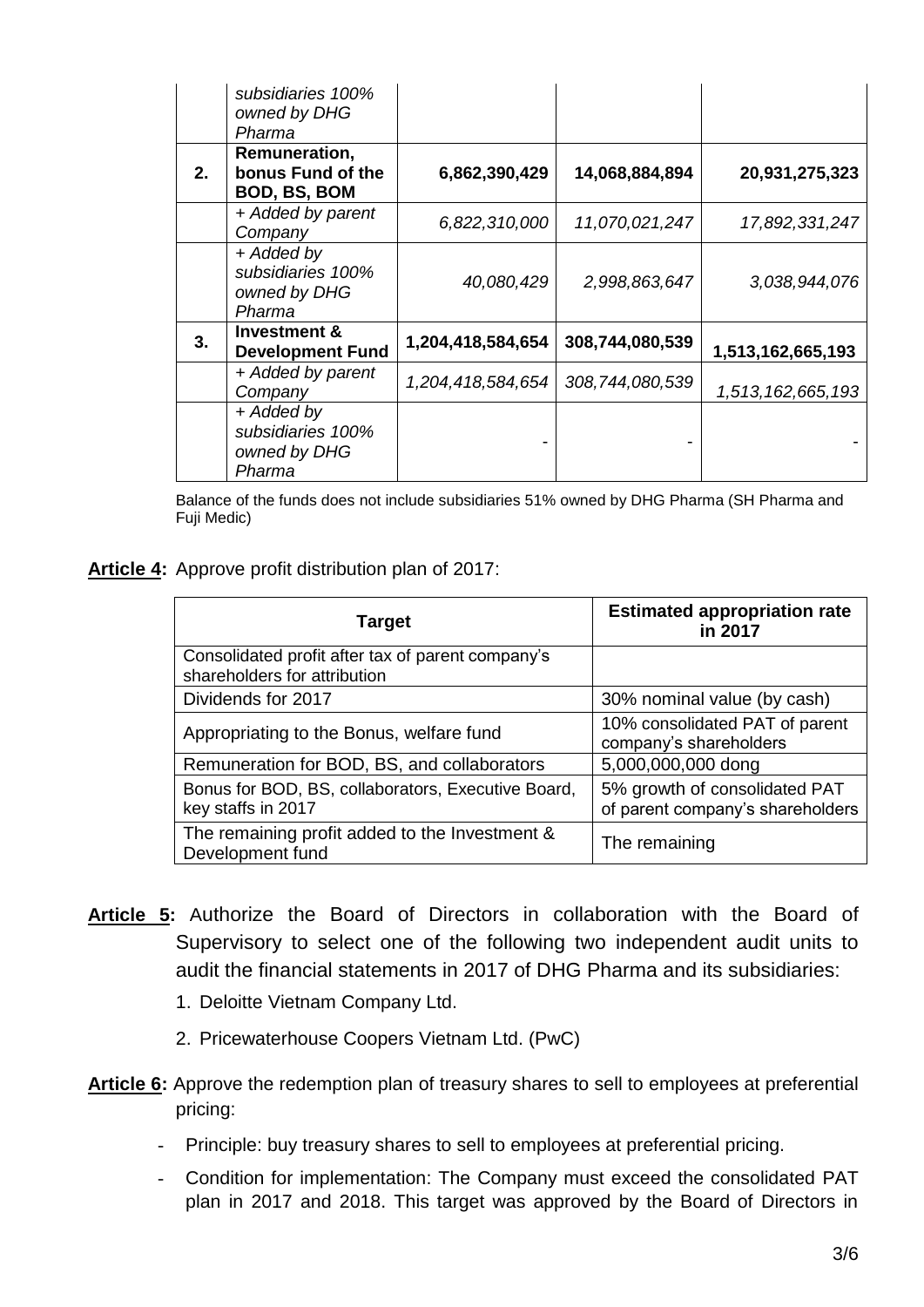accordance with Resolution No.004/2016/NQ.HDQT dated 05 April 2016 in the 5 year strategy (2016-2020) as follows:

| <b>Target</b>                  | 2017 | 2018  |
|--------------------------------|------|-------|
| Consolidated PAT (billion VND) | 768  | $85-$ |

- The number of shares per year: based on the completion rate of annual after-tax profit and no more than 500,000 shares per year.
- Preferential pricing for employees: not lower than the consolidated book value of the Company in accordance with the latest audited financial statement.
- Issued subjects: Management staffs, assistants to the BOD, key staffs, excellent individuals, and other special cases approved by the BOD (including subsidiaries of DHG Pharma).
- Expected time: 2018, 2019.
- Transfer limitation of each issuance: 03 years from the date when all selected members complete the payment of shares.
- Preferential source for employees to buy treasury shares: no more than 50% of exceeded after-tax profit of 2017 and 2018 plan.
- Funds for buying of treasury shares including members who are selected to make payment, Capital surplus and Investment & Development fund.
- At the same time, Trade Union is allowed to use Bonus and Welfare fund and be a representative to buy shares rewarding the above members.
- Authorize the Board of Directors to:
	- + Develop regulations and implementation of the program.
	- + Decide the quantity of shares, the buying pricing of treasury shares, the preferential selling price for selected members and handle excess and shortage of shares.
	- + Decide selection criteria, distribution list and number of shares distributed to each selected member each year.
	- + To assign the regulation of share withdrawal in case members who are allowed to sell bonus shares quit their jobs during the period of transfer restriction.
	- + Case by case, the Board of Directors may authorize the General Director to perform one or more of the above mentioned tasks.
- **Article 7:** Approve the plan of issuance of shares to increase share capital from owners' equity. Issued rate: 2:1
	- Name of issued share: DHG Pharmaceutical Joint Stock Company
	- Stock code: DHG
	- Type of shares: Common share
	- Share value: VND 10,000/share (Ten thousand dong/share)
	- Total issued shares: 87,164,330 shares
	- Outstanding shares: 87,164,330 shares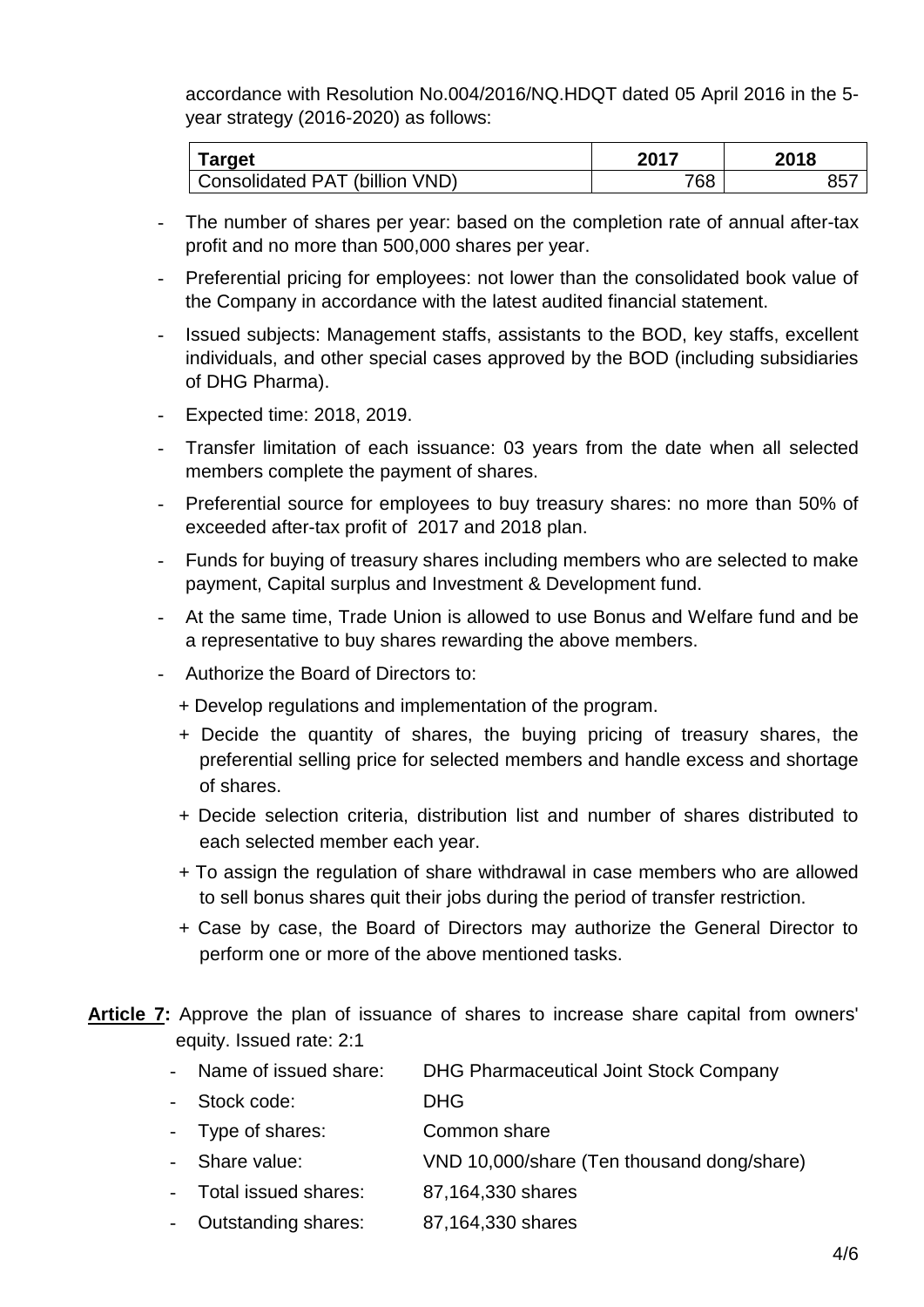- Number of treasury shares: 0 share
- Issued rate: 2:1 (shareholders holding two (02) shares of DHG on the last registration date will receive one (01) additional issued share)
- Total number of estimated shares to be issued: 43,582,165 shares
- Total estimated value to be issued by par value: VND 435,821,650,000 (Four hundred thirty five billion, eight hundred twenty one million, six hundred and fifty thousand dong)
- Estimated share capital (charter capital) after issuance of additional shares to existing shareholders: 1,307,464,950,000 (One thousand three hundred seven billion, four hundred sixty four million, nine hundred and fifty thousand dong)
- The number of additional shares will be rounded down to the tens and the incomplete shares will be canceled.
- Solution for incomplete shares: remain in Investment and Development fund
- Implemented capital: Investment and Development fund
- Issued purpose: increase share capital from owners' equity
- Estimated time: 2<sup>nd</sup> 3<sup>rd</sup> Quarter/2017
- The number of additional shares to be registered and deposited at HCM Vietnam Securities Depository. It is also listed and registered for transaction at HCM Stock Exchange.
- Assign the Board of Directors to complete the report submitted to the State Securities Commission and implement the plan of additional share issuance, depository, listing and registration for existing shareholders in order to increase share capital of the Company in 2017.
- Authorize the Board of Directors to carry out the procedures of amending the Charter, the change of business registration corresponding to the latest charter capital after the completion of additional issuance to existing shareholders.
- **Article 8:** Approve the dismissal of Mrs. Dang Pham Minh Loan from 20 July 2016 and Mr. Shuhei Tabata from 24 March 2017 from the positions of BOD members in term III (2014 - 2018)
- **Article 9:** Approve the additional election of **Mr.Jun Kuroda** as a member of the Board of Directors in term III (2014 - 2018).
- **Article 10:** Approve the policy of opening the foreign ownership limit at DHG Pharma up to over 49% (FOL)

Authorize the Board of Directors and the Board of Management to set up a project team dealing with matter of foreign ownership limit in accordance with Vietnamese laws. Continue to exploit opportunities - strengths, limit challenges and reduce impact to the lowest level under the strategic goals to 2020, vision - mission - core values and trademark of DHG Pharma.